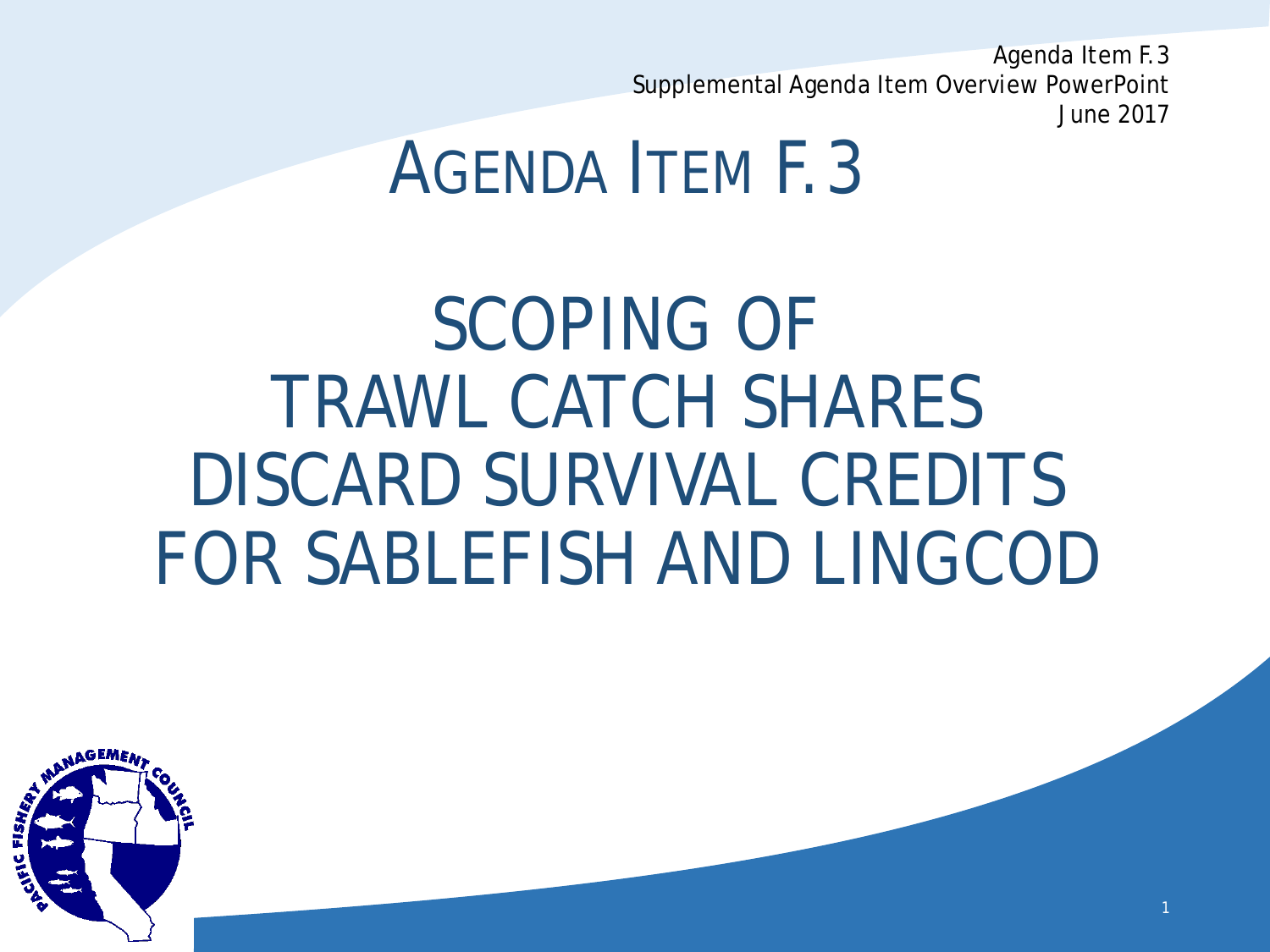## Attachments and Reports

- 1. Agenda Item F.3, Attachment 1: Scoping Document
- 2. Agenda Item F.3.a, GMT Report 1: Sablefish and Lingcod Discard Mortality Rates
- 3. Supplemental SSC, GMT, and GAP Reports

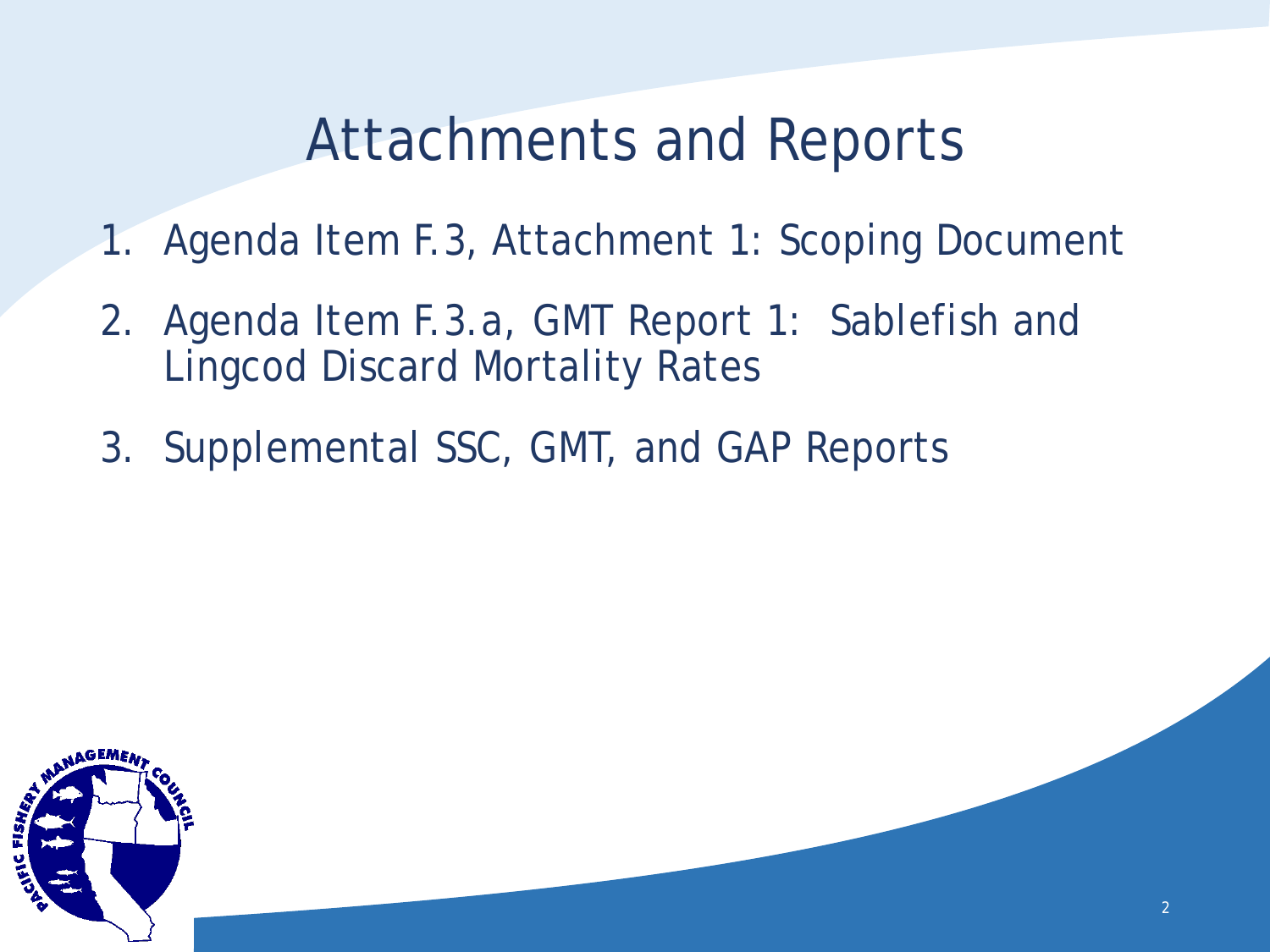## Council Action

- 1. Scope issues for applying sablefish and lingcod discard survival credits in trawl catch share accounts.
- 2. Provide guidance on future analyses and schedule.

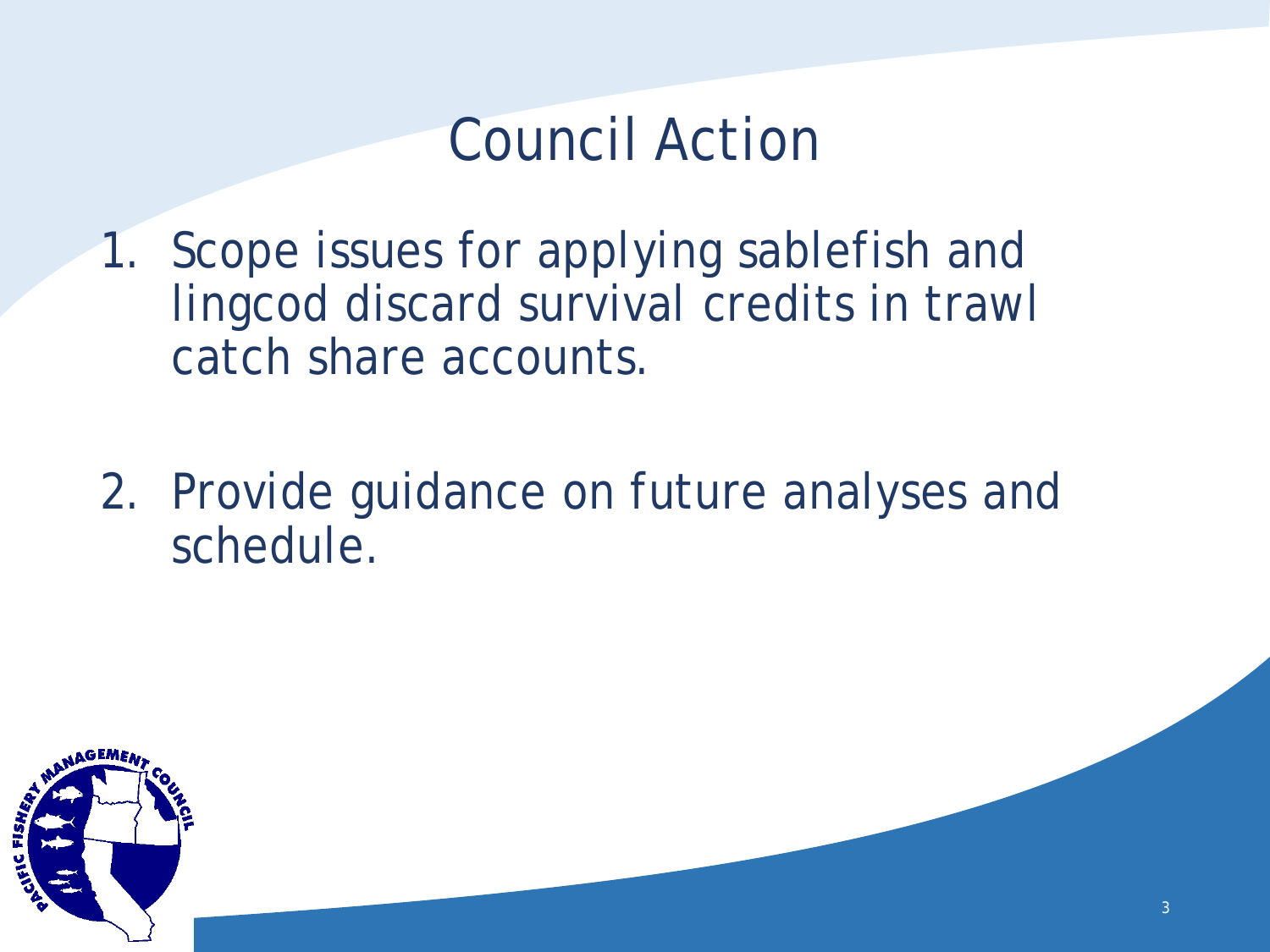## NMFS Total Mortality Estimates and Discard Mortality Rates

Mortality rates applied in bottom trawl and fixed gear fisheries:

| <b>Species</b>   | <b>Fishery</b>          | Gear         | <b>Discard</b><br>Mortality<br>Rate |
|------------------|-------------------------|--------------|-------------------------------------|
| Lingcod          | <b>IFQ Bottom Trawl</b> | Trawl        | 50%                                 |
|                  | <b>IFO Fixed Gear</b>   | Line         | 7%                                  |
| <b>Sablefish</b> | <b>IFQ Bottom Trawl</b> | Trawl        | 50%                                 |
|                  | <b>IFO Fixed Gear</b>   | Line and Pot | 20%                                 |

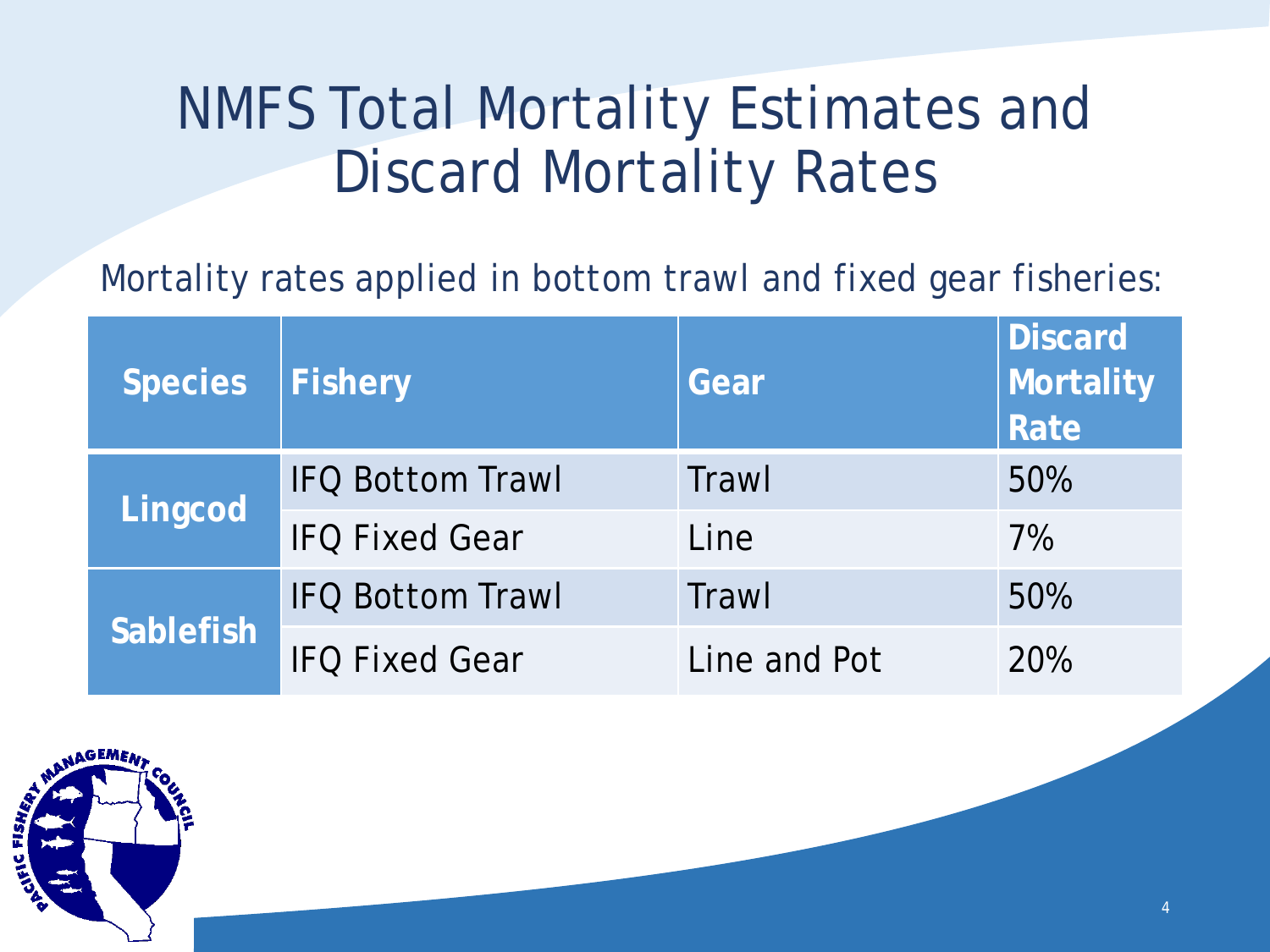## Review of Current Mortality Estimates

- GMT Report provided a review of the rates (Item F.3.a, GMT Report 1: Sablefish and Lingcod Discard Mortality Rates)
- Recommended using these rate for management
- SSC reviewed the GMT report

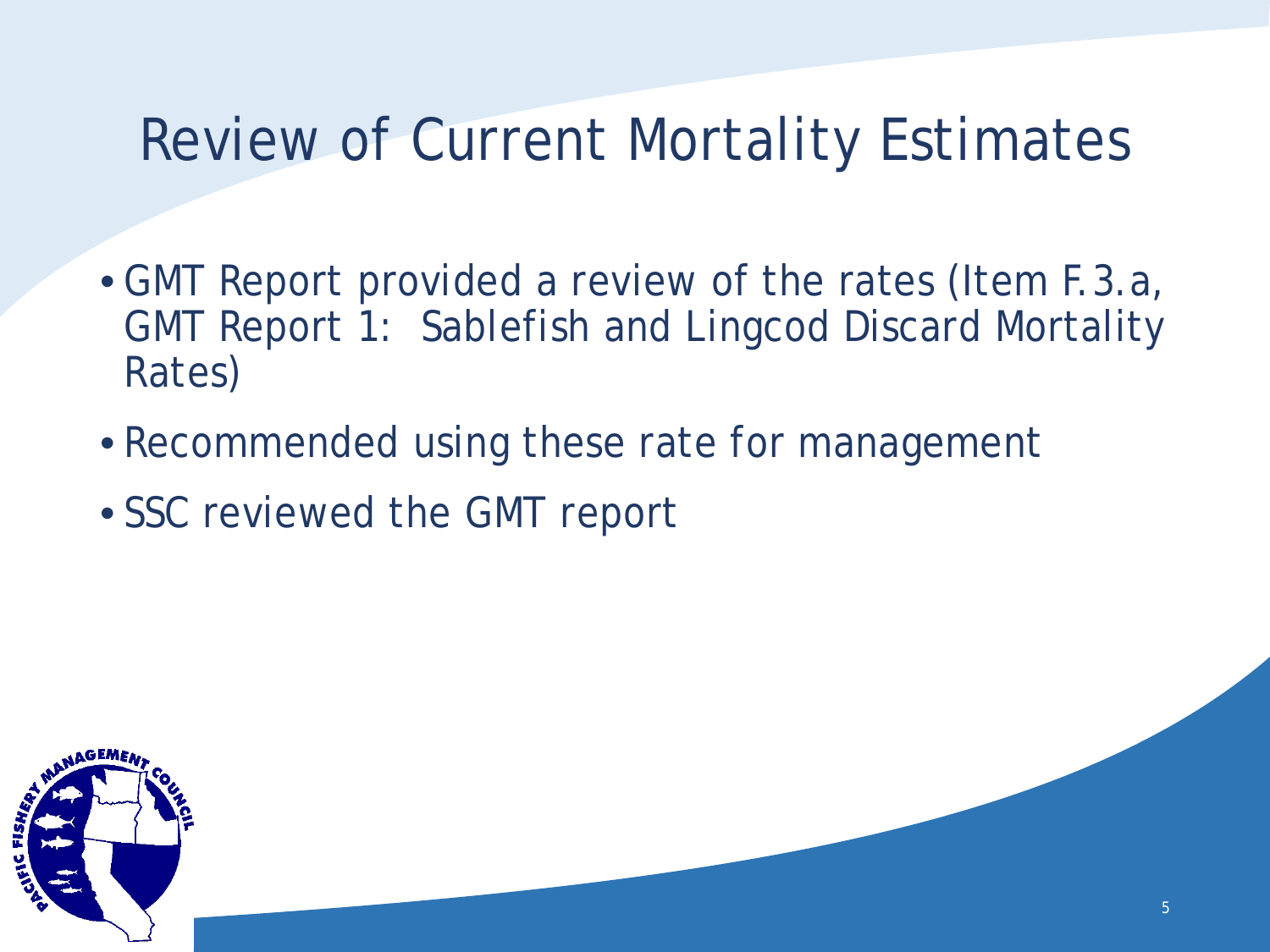# IFQ Accounting

- In IFQ accounts All fish are considered dead (discards are debited at 100%)
- Vessel Accounting System can apply discard mortality rates prior to debiting of accounts

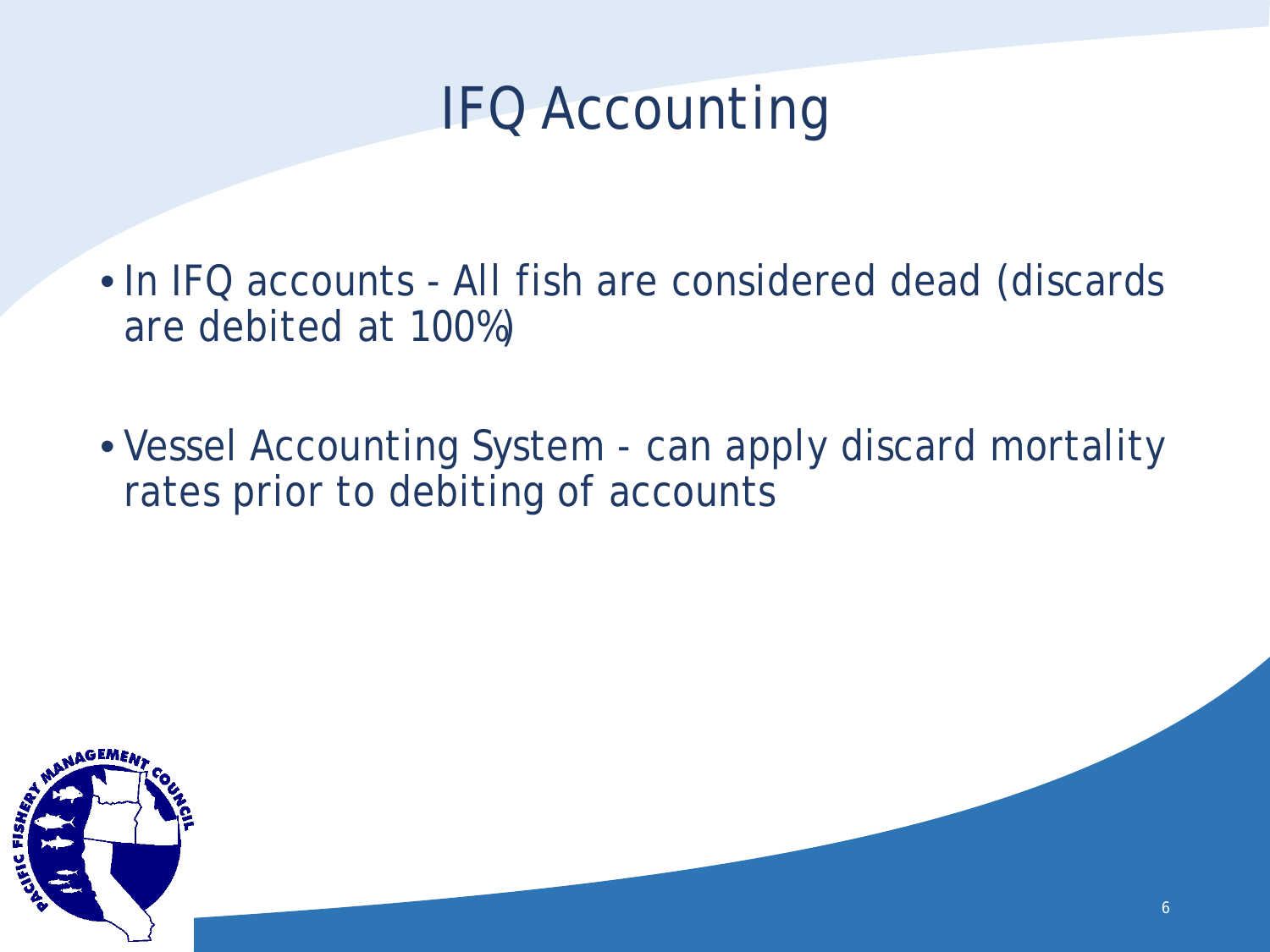# 2015 Discard Estimates and ACL Attainment

**Lingcod** 

- Discard Estimates = trawl 25mt, longline 0.01mt
- $\bullet$  ACL Attainment = 12.7%

#### **Sablefish**

- Discard Estimates = trawl 11mt, logline 5mt, pot 7mt
- $\bullet$  ACL Attainment = 96.8%

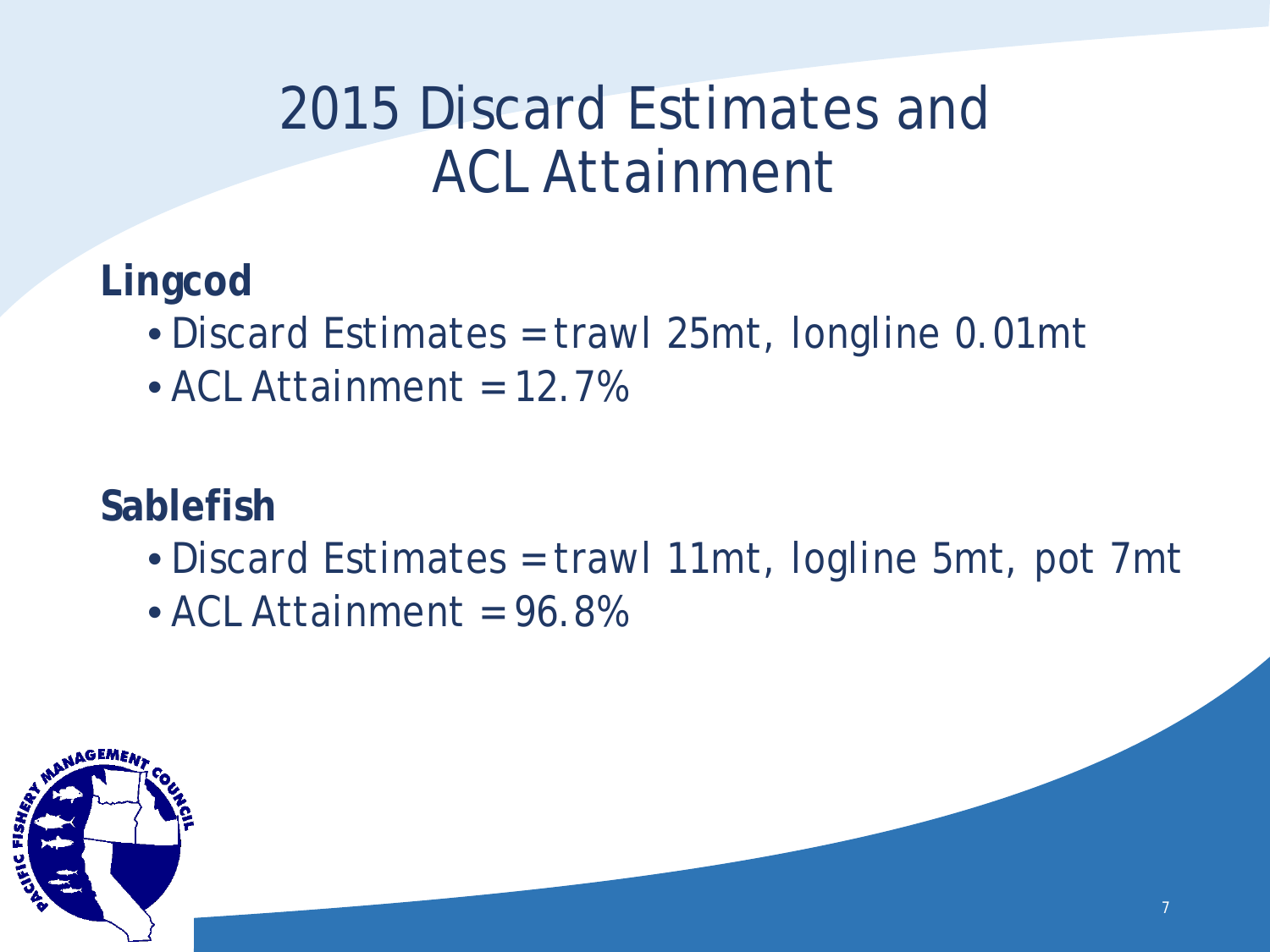# Length Limit for Lingcod

- 22 inches in OR/WA and 24 inches in CA
- Scoped removal in 2013-2014 specifications process
- Potential to reduce discard in fishery if length limit is reduced
- Could cause disparate size regs for IFQ vs. Non-IFQ fisheries

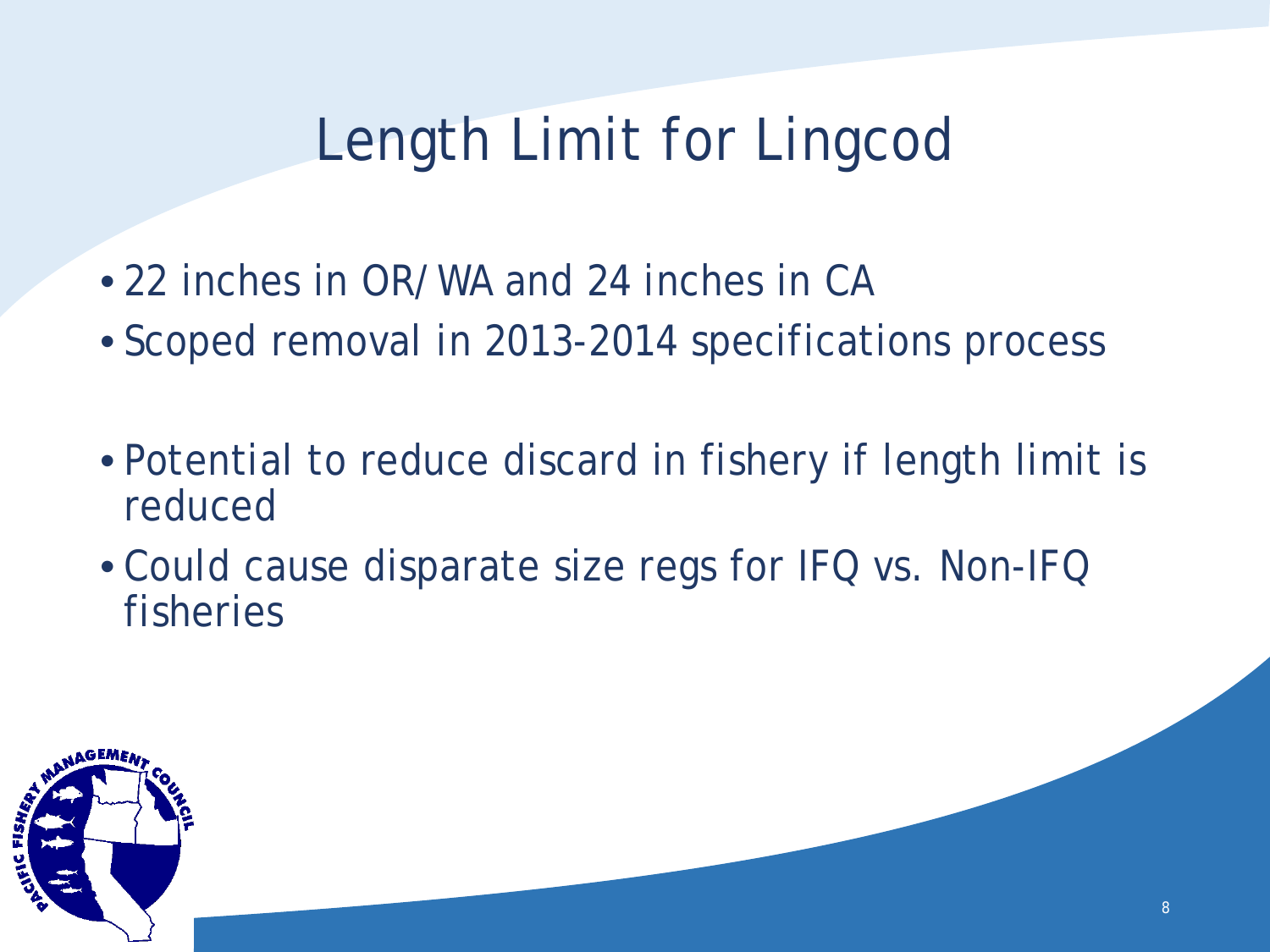## Potential Benefits and Concerns

#### **Lingcod**

- Could provide additional fishing opportunity for participants
- Could increase discard of small fish
- No change in the likelihood of exceeding ACL (attainment is 12.7%)
- 22 inch min could be revised to allow retention (Enforcement concerns - IFQ vs Non-IFQ size limits)

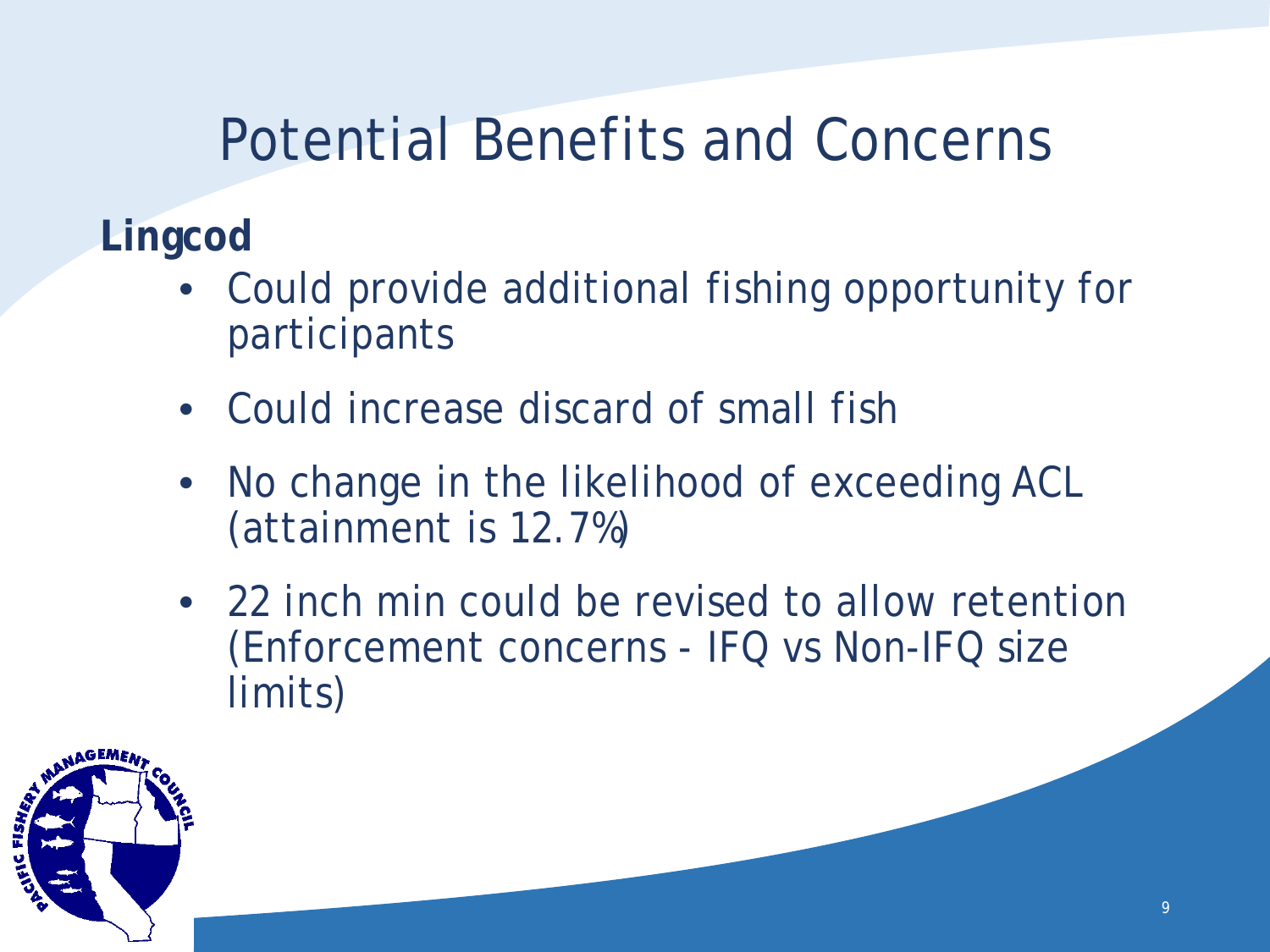# Potential Benefits and Concerns

#### **Sablefish**

- Could provide additional fishing opportunity for participants
- Stretch out quota throughout year to target Dover, thornyhead, petrale sole, and arrowtooth flounder
- Could increase discard of small fish not sure how much
- No change in the likelihood of exceeding ACL (96.8% attainment)

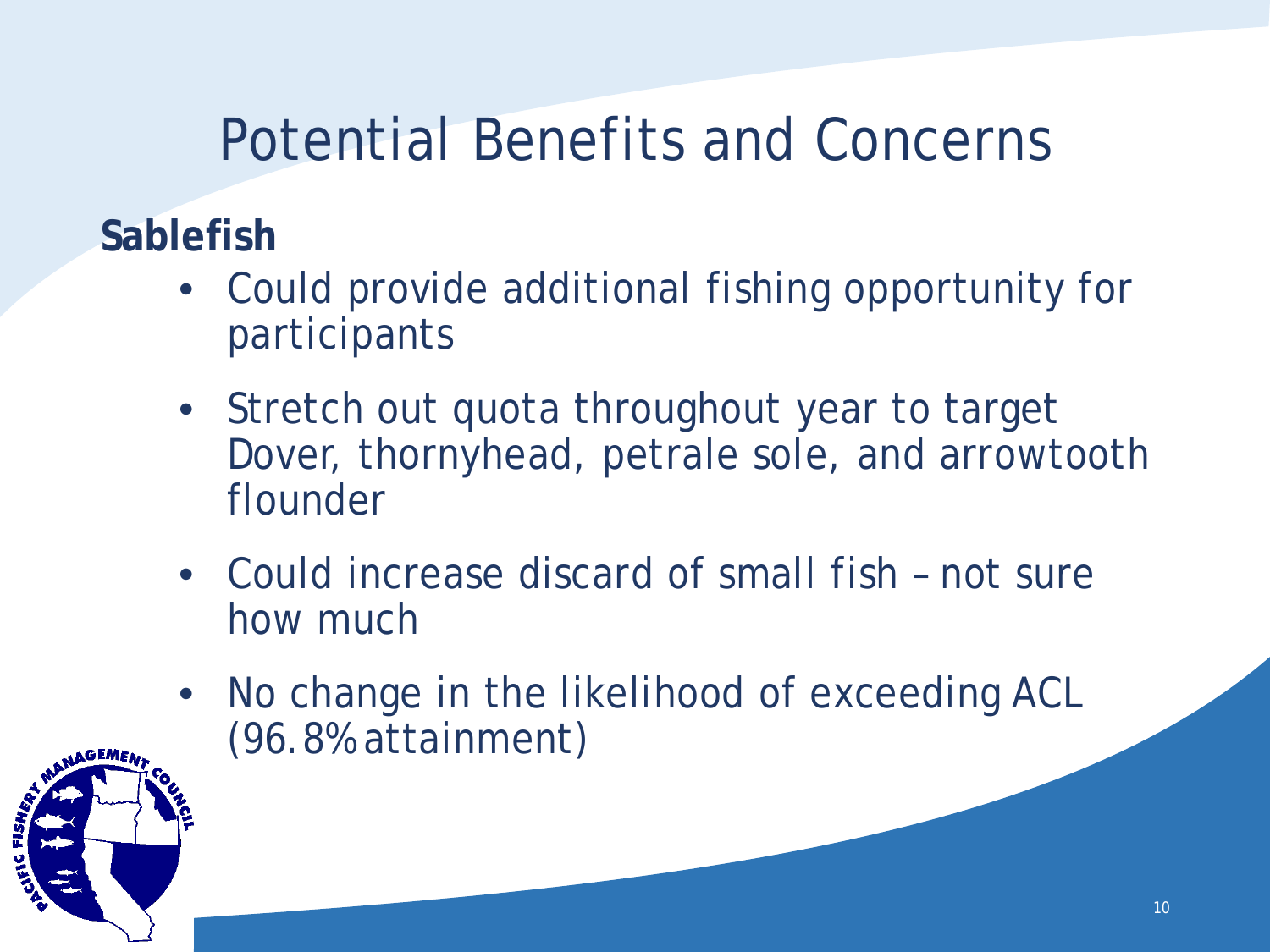# Future Analysis and Schedule

Develop a range of Alternatives (ROA)

- Potential range could be:
	- No Action
	- Apply GMT/SSC approved rates to IFQ Accounts
	- Use rates that are lower than 100% but greater than GMT/SSC rates

Need to analyze potential discard sizes and amounts under ROA

Selection of Final Preferred Alternative scheduled for November, 2017